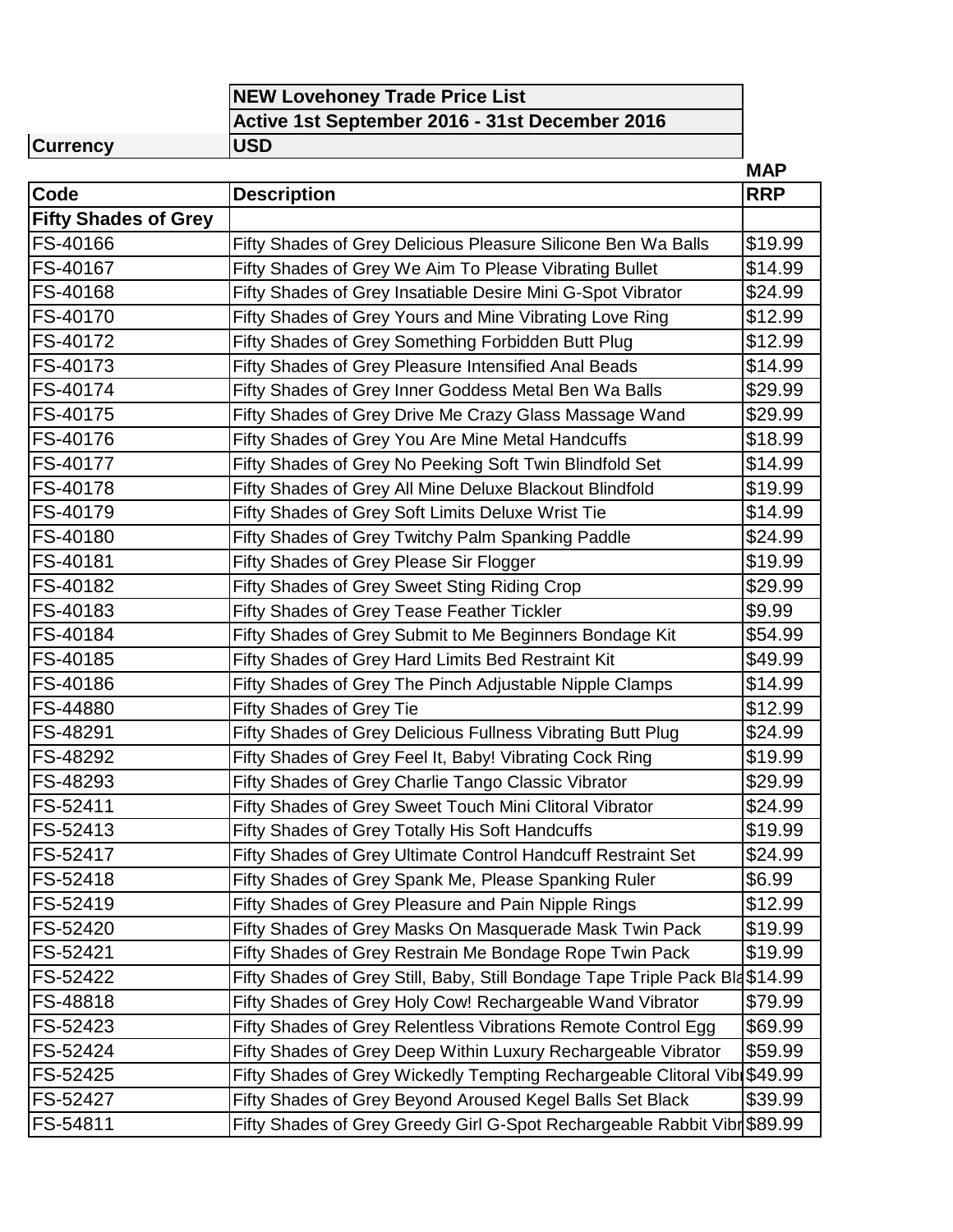| <b>FS-57755</b>                                  | Fifty Shades of Grey Control Freak Under the Bed Stretcher Silver \$44.99   |         |
|--------------------------------------------------|-----------------------------------------------------------------------------|---------|
| FS-57756                                         | Fifty Shades of Grey Completely His Bed Spreader with Bungee St \$44.99     |         |
| <b>FS-57757</b>                                  | Fifty Shades of Grey Keep Still Over the Bed Cross Restraint Silver \$49.99 |         |
| <b>FS-57758</b>                                  | Fifty Shades of Grey Stand to Attention Over the Door Restraint Sil \$54.99 |         |
| FS-57759                                         | Fifty Shades of Grey Promise to Obey Arm Restraints Silver                  | \$29.99 |
| FS-57760                                         | Fifty Shades of Grey Trust Me Adjustable Spreader Bar and Cuffs &           | \$69.99 |
| <b>Fifty Shades of Grey - Weekend Collection</b> |                                                                             |         |
| FS-59952                                         | Fifty Shades of Grey Secret Weapon Vibrating Love Ring                      | \$18.99 |
| FS-59953                                         | Fifty Shades of Grey A Perfect O Silicone Love Ring                         | \$8.99  |
| FS-59954                                         | Fifty Shades of Grey Again and Again Adjustable Love Ring                   | \$14.99 |
| FS-59955                                         | Fifty Shades of Grey Secret Touching Finger Massager                        | \$18.99 |
| FS-59956                                         | Fifty Shades of Grey Nothing but Sensation Nipple Teasers                   | \$14.99 |
| FS-59957                                         | Fifty Shades of Grey Sweet Torture Vibrating Nipple Stimulators             | \$24.99 |
| <b>FS-59958</b>                                  | Fifty Shades of Grey Heavenly Massage Bullet Vibrator                       | \$11.99 |
| FS-59959                                         | Fifty Shades of Grey Tighten and Tense Silicone Jiggle Balls                | \$22.99 |
| FS-59960                                         | Fifty Shades of Grey Carnal Bliss Silicone Pleasure Beads                   | \$16.99 |
| <b>FS-59961</b>                                  | Fifty Shades of Grey Driven by Desire Silicone Pleasure Plug                | \$18.99 |
| <b>Fifty Shades of Grey -</b>                    | <b>Sensual Care</b>                                                         |         |
| FS-40188 / FS-45597                              | Fifty Shades of Grey Ready for Anything Aqua Lubricant 100ml                | \$9.99  |
| FS-40189 / FS-45600                              | Fifty Shades of Grey At Ease Anal Lubricant 100ml                           | \$9.99  |
| FS-40190 / FS-45599                              | Fifty Shades of Grey Silky Caress Lubricant 100ml                           | \$9.99  |
| FS-40191 / FS-45603                              | Fifty Shades of Grey Soothe Me After Spanking Cream 50ml                    | \$9.99  |
| FS-40193/ FS-45601                               | Fifty Shades of Grey Come Alive Pleasure Gel for Her 30ml                   | \$9.99  |
| FS-40195 / FS-45605                              | Fifty Shades of Grey Sensual Touch Massage Oil 100ml                        | \$12.99 |
| FS-40196 / FS-45607                              | Fifty Shades of Grey Sweet Sensation Sensual Bath Oil 100ml                 | \$9.99  |
| FS-40197 / FS-48830                              | Fifty Shades of Grey The Foil Packet Condoms (12 Pack)                      | \$9.99  |
| FS-41764 / FS-45602                              | Fifty Shades of Grey Cleansing Sex Toy Cleaner 100ml                        | \$11.99 |
| <b>FS47091</b>                                   | Massage me Candle 6.7oz                                                     | \$19.99 |
| <b>Fifty Shades of Grey - Darker Collection</b>  |                                                                             |         |
| <b>FS-63943</b>                                  | Fifty Shades Darker Oh My USB Rechargeable Rabbit Vibrator                  | \$99.99 |
| <b>FS-63944</b>                                  | Fifty Shades Darker Desire Explodes USB Rechargeable G-Spot V               | \$89.99 |
| FS-63945                                         | Fifty Shades Darker Delicious Tingles USB Rechargeable Clitoral V           | \$69.99 |
| FS-63946                                         | Fifty Shades Darker Release Together USB Rechargeable Love Ri               | \$74.99 |
| FS-63947                                         | Fifty Shades Darker Carnal Promise Vibrating Anal Beads                     | \$44.99 |
| <b>FS-63948</b>                                  | Fifty Shades Darker Primal Attraction Jiggle Butt Plug                      | \$34.99 |
| FS-63949                                         | Fifty Shades Darker Beyond Erotic Steel Butt Plug                           | \$59.99 |
| FS-63950                                         | Fifty Shades Darker Delicioulsy Deep Steel G-Spot Dildo                     | \$89.99 |
| <b>FS-63952</b>                                  | Fifty Shades Darker At My Mercy Beaded Chain Nipple Clamps                  | \$19.99 |
| FS-63953                                         | Fifty Shades Darker Just Sensation Beaded Clitoral Clamp                    | \$12.99 |
| FS-63954                                         | Fifty Shades Darker Adrenaline Spikes Metal Pinwheel                        | \$18.99 |
| FS-63955                                         | Fifty Shades Darker His Rules Bondage Bow Tie                               | \$18.99 |
| FS-64502                                         | Fifty Shades Darker Something Darker Glass Butt Plug                        | \$34.99 |
| FS-61037                                         | Fifty Shades Darker Principles of Lust Romance Couples Kit                  | \$49.99 |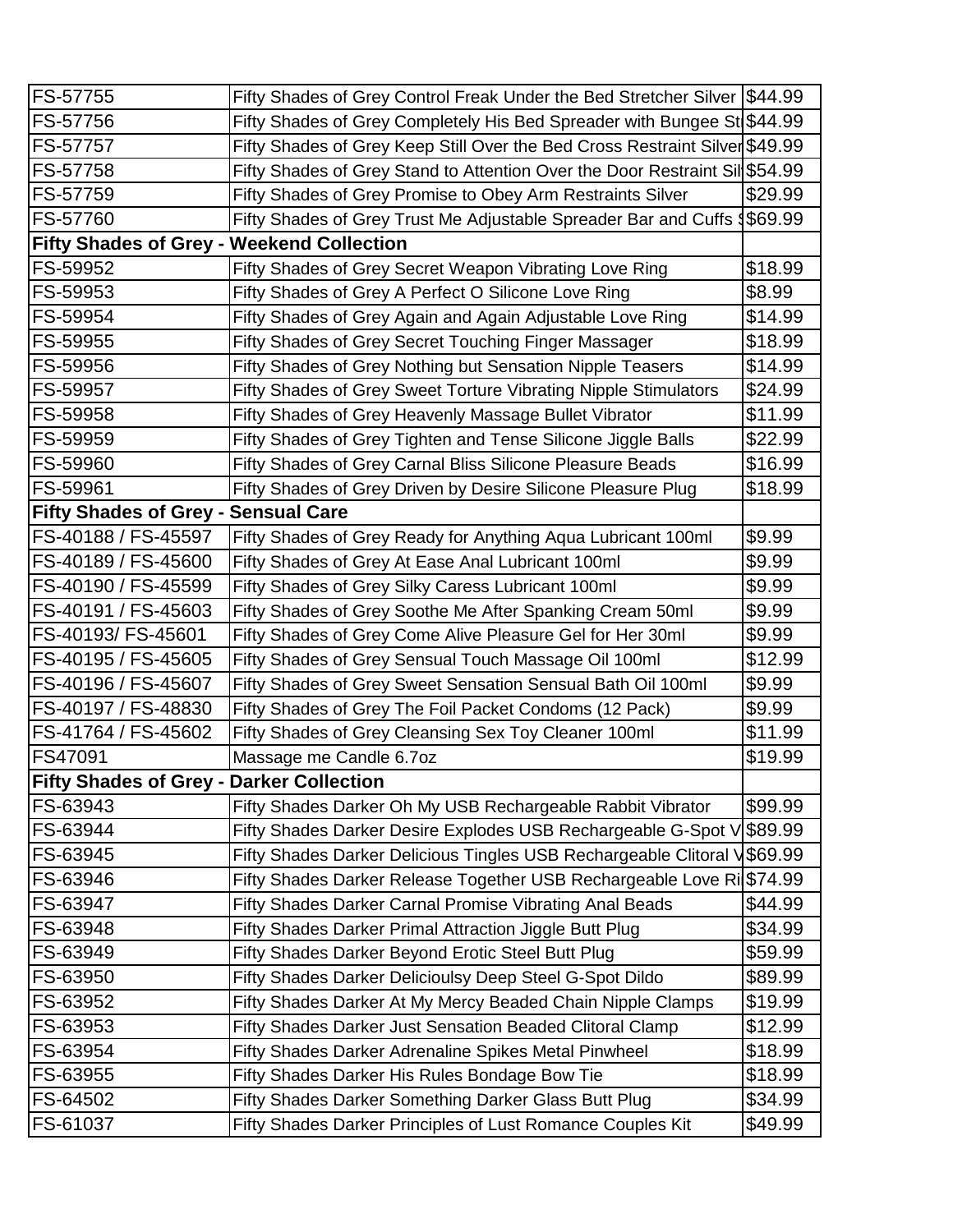| FS-61039           | Fifty Shades Darker Kinky Fuckery Kinky Couples Kit               | \$59.99  |
|--------------------|-------------------------------------------------------------------|----------|
| FS-61040           | Fifty Shades Darker Dark Desire Advanced Couples Kit              | \$69.99  |
| <b>Sqweel</b>      |                                                                   |          |
| 35446              | Lovehoney Sqweel 2 Oral Sex Simulator White                       | \$39.99  |
| 35447              | Lovehoney Sqweel 2 Oral Sex Simulator Black                       | \$39.99  |
| 42220              | Sqweel Go USB Rechargeable Oral Sex Massager White                | \$49.99  |
| 46091              | Sqweel Go USB Rechargeable Oral Sex Massager Pink                 | \$49.99  |
| 46092              | Sqweel Go USB Rechargeable Oral Sex Massager Purple               | \$49.99  |
| 59983              | Sqweel XT for Men USB Rechargeable Oral Sex Simulator             | \$59.99  |
| <b>Motorhead</b>   |                                                                   |          |
| MH-58629           | Motorhead Overkill 10 Function Bullet Vibrator Silver             | \$24.99  |
| MH-58630           | Motorhead Ace of Spades 10 Function Bullet Vibrator Black         | \$24.99  |
| MH-58631           | Motorhead Overkill 7 Function Power Vibrator Silver               | \$39.99  |
| MH-58632           | Motorhead Ace of Spades 7 Function Power Vibrator Black           | \$39.99  |
| MC-63529           | Motorhead Bomber Glass Black                                      | \$49.99  |
| MC-63530           | Motorhead Bomber Glass Clear                                      | \$49.99  |
| MC-63414           | Motorhead Wand US                                                 | \$99.99  |
| <b>Motley Crue</b> |                                                                   |          |
| MC-62452           | Motley Crue Girls Girls Girls Large 7 Function Vibrator Black     | \$39.99  |
| MC-62453           | Motley Crue Class Skull 7 Function Vibrator Black                 | \$39.99  |
| MC-62454           | Motley Crue Design Dr Feelgood 7 Function Vibrator Black          | \$39.99  |
| MC-62455           | Motley Crue Design Shout at the Devil 7 Function Vibrator Black   | \$39.99  |
| MC-62456           | Motley Crue Classic Skull 10 Function Bullet Vibrator Silver      | \$24.99  |
| MC-62457           | Motley Crue Too Fast For Love 10 Function Bullet Vibrator Gold    | \$24.99  |
| MC-62458           | Motley Crue Girls Girls Girls 10 Function Bullet Vibrator Black   | \$24.99  |
| MC-62459           | Motley Crue Shout at the Devil 10 Function Bullet Vibrator Pink   | \$24.99  |
| <b>Rock Box</b>    |                                                                   |          |
| RB-52945           | Rock Box 2 - USA                                                  | \$129.99 |
| <b>Nookii</b>      |                                                                   |          |
| NK-61834           | Nookii Couples Game for Adults                                    | \$24.99  |
| <b>Tokidoki</b>    |                                                                   |          |
| TK-64522           | tokidoki Single Speed Mini Bullet Vibrator Pink Heart Bird        | \$14.99  |
| TK-64523           | tokidoki Single Speed Mini Bullet Vibrator Pink Bomb Bird         | \$14.99  |
| TK-64524           | tokidoki Single Speed Mini Bullet Vibrator Pink Lovehoney Unicorn | \$14.99  |
| TK-64525           | tokidoki Single Speed Mini Bullet Vibrator Blue Doughnut Bird     | \$14.99  |
| TK-64526           | tokidoki Single Speed Mini Bullet Vibrator Blue Skull Bird        | \$14.99  |
| TK-64527           | tokidoki Single Speed Mini Bullet Vibrator Blue Lovehoney Bunny   | \$14.99  |
| TK-64528           | tokidoki Diabolo Mini Vibe single speed mini bullet               | \$14.99  |
| TK-64529           | tokidoki Cumulus Mini Vibe single speed mini bullet               | \$14.99  |
| TK-64530           | tokidoki Circuits Mini Vibe single speed mini bullet              | \$14.99  |
| TK-64531           | tokidoki Rainbow Mini Vibe single speed mini bullet               | \$14.99  |
| TK-64532           | tokidoki Justice Mini Vibe single speed mini bullet               | \$14.99  |
| TK-64533           | tokidoki Solitaire Mini Vibe single speed mini bullet             | \$14.99  |